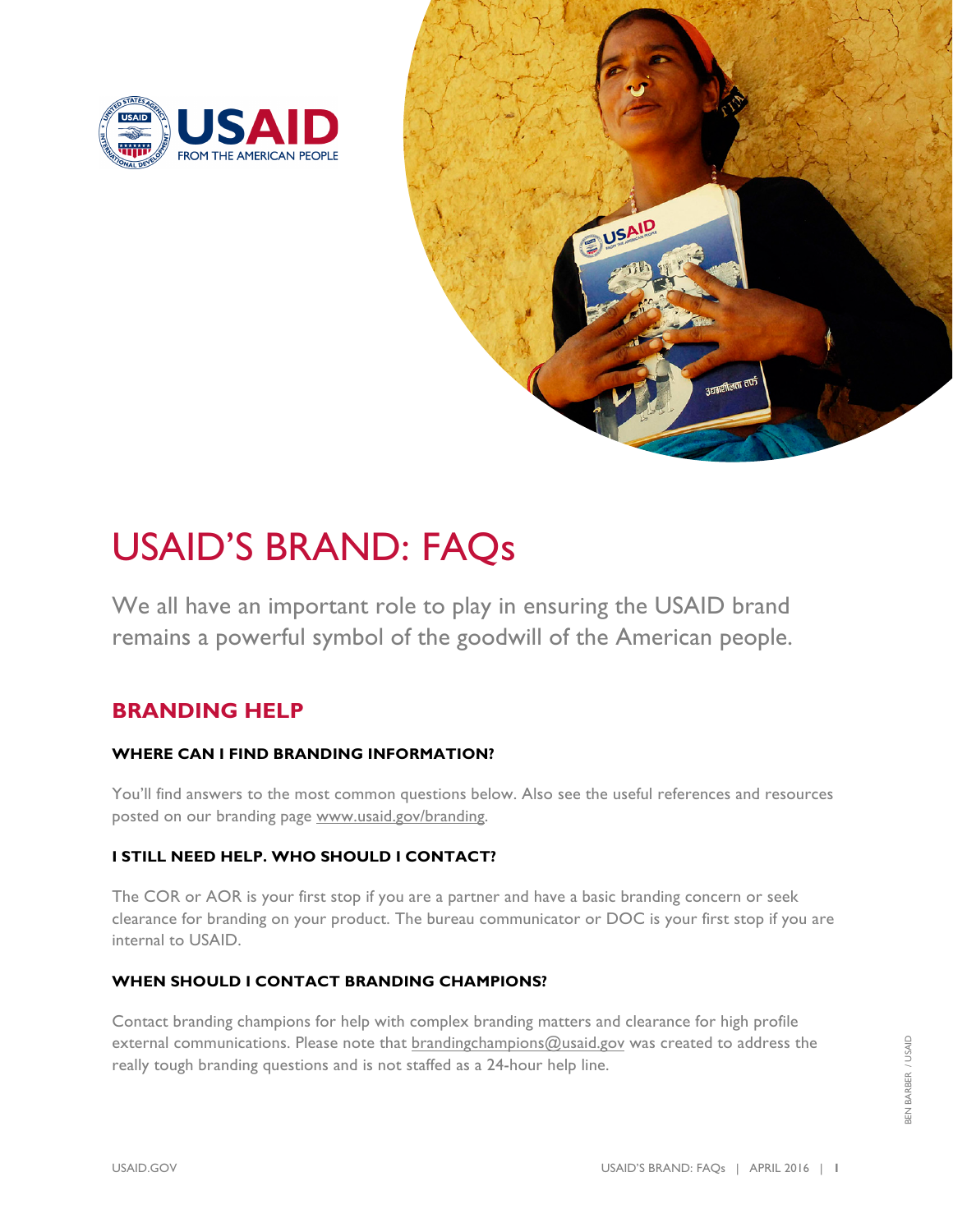# **UPDATED MANUAL**

## **WHERE CAN I FIND THE CURRENT EDITION OF USAID'S GRAPHICS STANDARDS MANUAL AND PARTNER CO-BRANDING GUIDE?**

You'll find the current edition, dated February 2016, at www.usaid.gov/branding. This update includes streamlined guidance, new options and new sections on modern media.

#### **WHAT'S NEW IN THIS EDITION?**

#### PARTNER CO-BRANDING

One of the new features is the inclusion of a partner co-branding guide. Refer to section 4.0 on how we co-brand under assistance awards.

#### LOGOS

- We now have three approved logos: two-color, black-only, and new white for use on photos/PPT/social media.
- We replaced the original black handclasp with a blue handclasp in the two-color logo.
- We no longer require the logo placement to be in the upper left; however, please refer to section 4.3 of the Guide as special rules apply to co-branding.

#### **COLORS**

- We now have a new USAID blue.
- We now have additional secondary colors: medium blue, new web blue, dark red, rich black, and 3 warm grays.

#### FONTS

- New Gill Sans book weight
- Garamond for lengthy print publications
- New open-source font: Source Sans Pro

#### TEMPLATES

- New PowerPoint, factsheet, country profile, and bio.
- For access to press release, letterhead and business cards templates, please contact your relevant USAID person of contact for communications and branding.

#### VIDEO BUMPER

• Official USAID video bumper. For access, please contact your relevant USAID person of contact for communications and branding.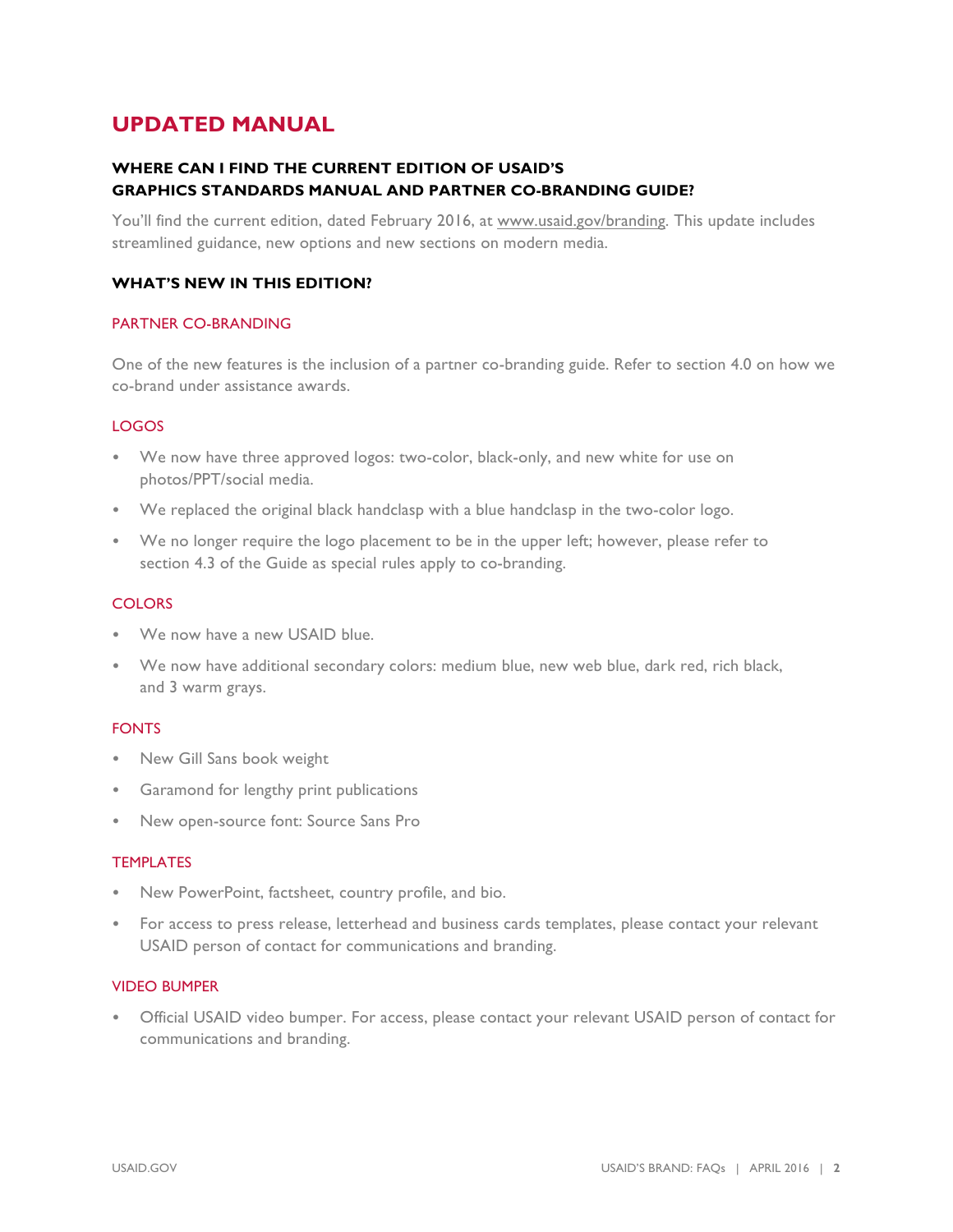#### SOCIAL MEDIA GUIDANCE

• Social media guidance on use of Mission/bureau/office handles and profile/cover photos

#### PROJECT NAMING

• New guidance on best practices for project naming

# **PURPOSE OF USAID BRANDING**

#### **WHY DO WE BRAND?**

We brand because Federal law and related USAID regulations require that USAID-funded projects are identified overseas as "American Aid." That's why USAID policy requires marking aid with USAID's logo, including the tagline "From the American People." Branding enhances the visibility and value of U.S. assistance while transparently informing beneficiaries of the source of that aid.

#### **WHAT HAPPENS IF I DON'T BRAND?**

Failure to brand violates U.S. law and USAID policy, regulations, and guidance, creates audit vulnerability, and perhaps most importantly, deprives beneficiaries of U.S. Government foreign aid programs from understanding the source of the assistance and deprives U.S. taxpayers and USAID from receiving credit for the important work that USAID performs across the globe. To brand is to further United States Government foreign assistance and public diplomacy goals.

# **FUNDING + BRANDING**

#### **WHAT DOES FUNDING HAVE TO DO WITH BRANDING?**

- Branding follows funding.
- Projects which are solely funded by USAID, such as acquisition instruments (contracts, purchase orders, BPAs, task orders, etc.) or USAID corporate communications, shall be exclusively branded in accordance with the policies and procedures as laid out in 2 CFR 700 and ADS 320.
- Projects which are co-funded by USAID and other partners, such as assistance instruments (grants, cooperative agreements, etc.) are co-branded by the partners.

#### **DO I HAVE TO PUT USAID'S LOGO ON MY USAID-FUNDED COMMUNICATION?**

- If your project is solely funded by USAID, under an acquisition instrument or a corporate product, the answer is yes. USAID gets:
	- − Exclusive branding. USAID's logo shall be the only logo displayed on the product; it will be prominently displayed on the front. See USAID's Graphic Standards Manual, USAID-branded examples in sections 2 and 3.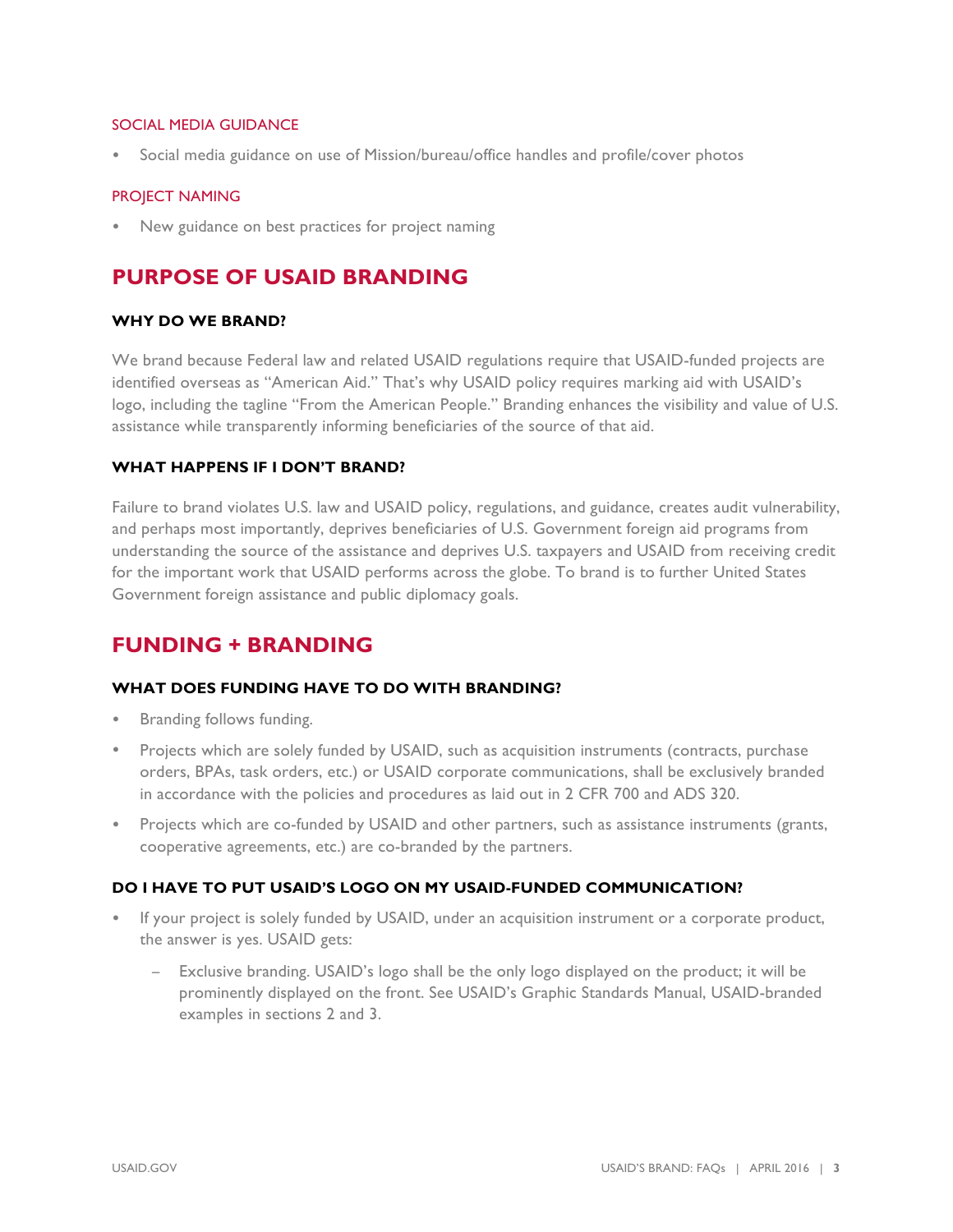- If your project is co-funded or funded under an assistance instrument, the answer is yes. USAID gets:
	- − Co-branding. USAID's logo shall be displayed at visually equal size and prominence as each of the other partners' logos. See USAID's Graphic Standards Manual, co-branded examples in section 4.

#### **WHEN DO WE CO-BRAND?**

- With the interagency
- With partner country governments
- With Public International Organizations
- With Public-Private Partnerships
- With any assistance instrument

See ADS 320.3.3.2, ADS 320.5.1 and ADS 320.3.5 for more information.

# **INTERNAL COMMUNICATIONS**

## **DO I NEED TO BRAND MY INTERNAL COMMUNICATIONS (E.G., A FLYER THAT I AM HANGING UP IN THE RONALD REAGAN BUILDING)?**

If it is a USAID event, yes. You should brand internal communications appropriately as branding helps identify us as an Agency and helps us speak with one voice. All communications, internal and external, should be branded. Flyers for the RRB only should be cleared by your bureau communicator. They should not be sent to Agency branding champions.

# **LOGOS AND SUB-BRANDS**

#### **ARE THERE ANY OTHER REQUIREMENTS ABOUT USING USAID'S LOGO?**

- Do not alter USAID's logo.
- Minimum size: See USAID's Graphic Standards Manual, section 1.3
- Clear space: See USAID's Graphic Standards Manual, section 1.3
- Color background: See USAID's Graphic Standards Manual, sections 1.3 and 1.4

#### **WHERE CAN I GET THE USAID LOGO FILES?**

www.usaid.gov/branding/resources

#### **MAY I CREATE A LOGO FOR MY PROJECT?**

If your project is funded under an acquisition instrument or is a corporate product, the answer is no.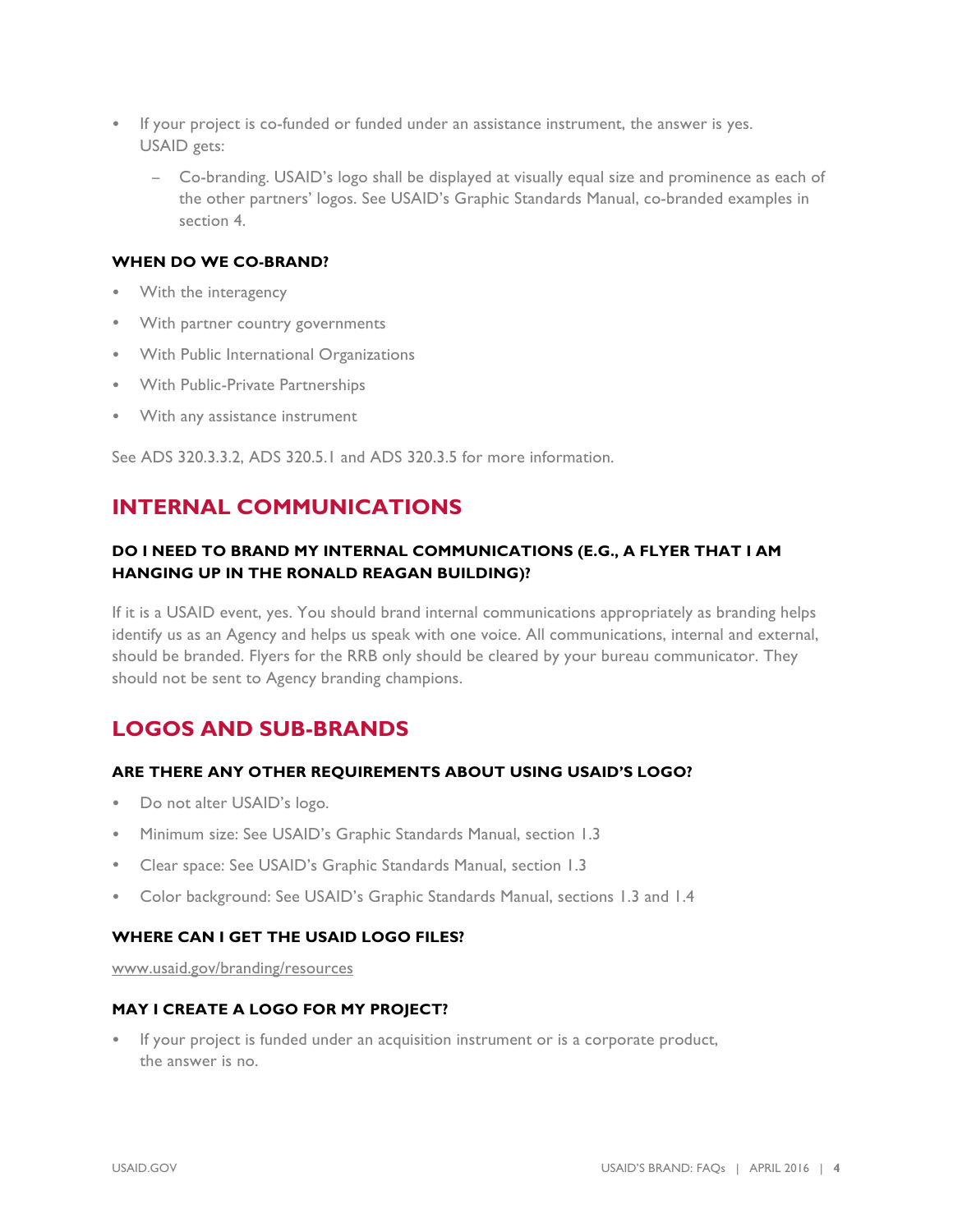- If your project is funded under an assistance instrument, the answer may be yes. Logos are only allowed, in select cases, for cooperative agreements and grants that require a unified identity in order to achieve the program objectives. If you are e-mailing to request approval of a logo, a branding champion will get back to you as soon as possible.
- If your project is an internal initiative, the answer is no.

#### **MAY MY BUREAU OR OFFICE CREATE A LOGO?**

No. USAID bureaus, offices, and any other sub-sets may not create a logo. In rare cases, LPA may allow logos for internal use only, but this requires a special approval process and is highly discouraged.

### **MAY I CREATE A USAID SUB-BRAND FOR MY PROJECT, BUREAU, OFFICE, OR MISSION?**

- You may not create USAID sub-brands for projects, bureaus, or offices.
- The only sub-brands allowed are Country and Regional Missions. Contact USAID's branding champions brandingchampions@usaid.gov to request a new or revised sub-brand for your mission.

# **LOOK AND FEEL**

#### **DO BRANDED MATERIALS HAVE TO LOOK AND FEEL A CERTAIN WAY?**

Yes, our branded materials also have to have a certain look and feel. This includes the use of certain fonts and certain colors. For these specifications, please see USAID's Graphic Standards Manual sections 1.4 and 1.5.

#### **MUST I USE USAID'S APPROVED FONTS?**

- If your project is funded under an acquisition instrument or is a corporate product, the answer is yes. See USAID's Graphic Standards Manual, sections 1.5, 2.1 and 3.1.
- If your project is funded under an assistance instrument, the answer is no.

#### **WHICH FONTS ARE USAID-APPROVED?**

#### PRIMARY

• Gill Sans (Light, Light Italic, Book, Book Italic, Regular, Regular Italic, Bold). Gill Sans MT is an acceptable substitute.

#### **WEB**

• Source Sans Pro (Light, Light Italic, Regular, Regular Italic, Bold)

#### ALTERNATE FONT

- Arial (Regular, Regular Italic, Bold, Bold Italic)
- Adobe Garamond (Regular, Regular Italic, SemiBold, SemiBold Italic, Bold, Bold Italic) approved only for long printed publications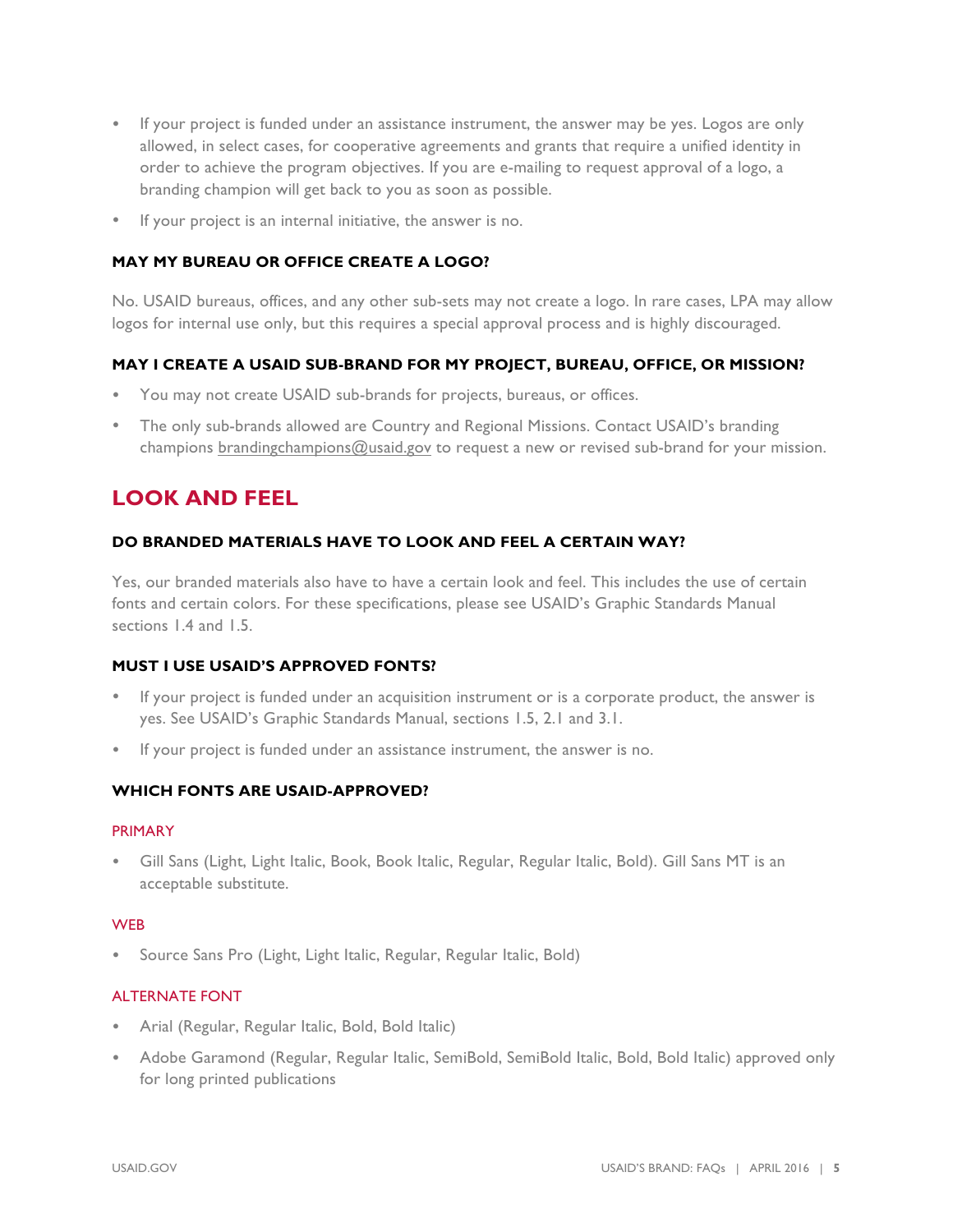See USAID's Graphic Standards Manual, section 1.5, for more information on fonts.

#### **MUST I USE USAID'S APPROVED COLORS?**

- If your project is funded under an acquisition instrument or is a corporate product, the answer is yes. See USAID's Graphic Standards Manual, sections 1.4, 2.1 and 3.1.
- If your project is funded under an assistance instrument, the answer is no.

#### **WHICH COLORS ARE USAID-APPROVED?**

#### PRIMARY

- USAID Blue: Pantone 294 / C100, M69, Y7, K30 / R0, G47, B108 / #002F6C
- USAID Red: Pantone 200 / C3, M100, Y70, K12 / R186, G12, B47 / #BA0C2F

#### **SECONDARY**

- Rich Black: Pantone Black 3 / C67, M44, Y67, K95 / R33, G39, B33 / #212721
- Medium Blue: Pantone 2144 / C95, M53, Y0, K0 / R0, G103, B185 / #0067B9
- Light Blue: Pantone 2717 / C34, M15, Y0, K0 / R167, G198, B237 / #A7C6ED
- Web Blue (Web Use Only): #205493
- Dark Red: Pantone 7421 / C18, M100, Y45, K67 / R101, G29, B50 / #651D32
- Dark Gray: Pantone 2334 / C62, M56, Y56, K16 / R108, G100, B99 / 70% Black / #6C6463
- Medium Gray: Pantone 2332 / C50, M42, Y44, K6 / R140, G137, B133 / 40% Black / #8C8985
- Light Gray: Pantone 2330 / C13, M9, Y13, K0 / R207, G205, B201 / 15% Black / #CFCDC9

See USAID's Graphic Standards Manual, section 1.4, for more information.

# **CLEARANCE**

#### **WHO CLEARS ON BRANDING?**

- For USAID internal communications: Your bureau communicator clears.
- For contract-funded projects: Your COR clears.
- For assistance-funded projects: Your AOR clears.
- USAID branding champions brandingchampions@usaid.gov clear on high-profile external communications, official Agency reports, newsletters (not including mission newsletters) and more complex matters.
- For waivers: USAID Senior Advisor for Brand Management consults with the Mission's Principal Officer on waiver requests (Mission Directors in the field or Bureau AA in Washington.) The current Senior Advisor for Brand Management is in LPA. Please send the request to branding champions.